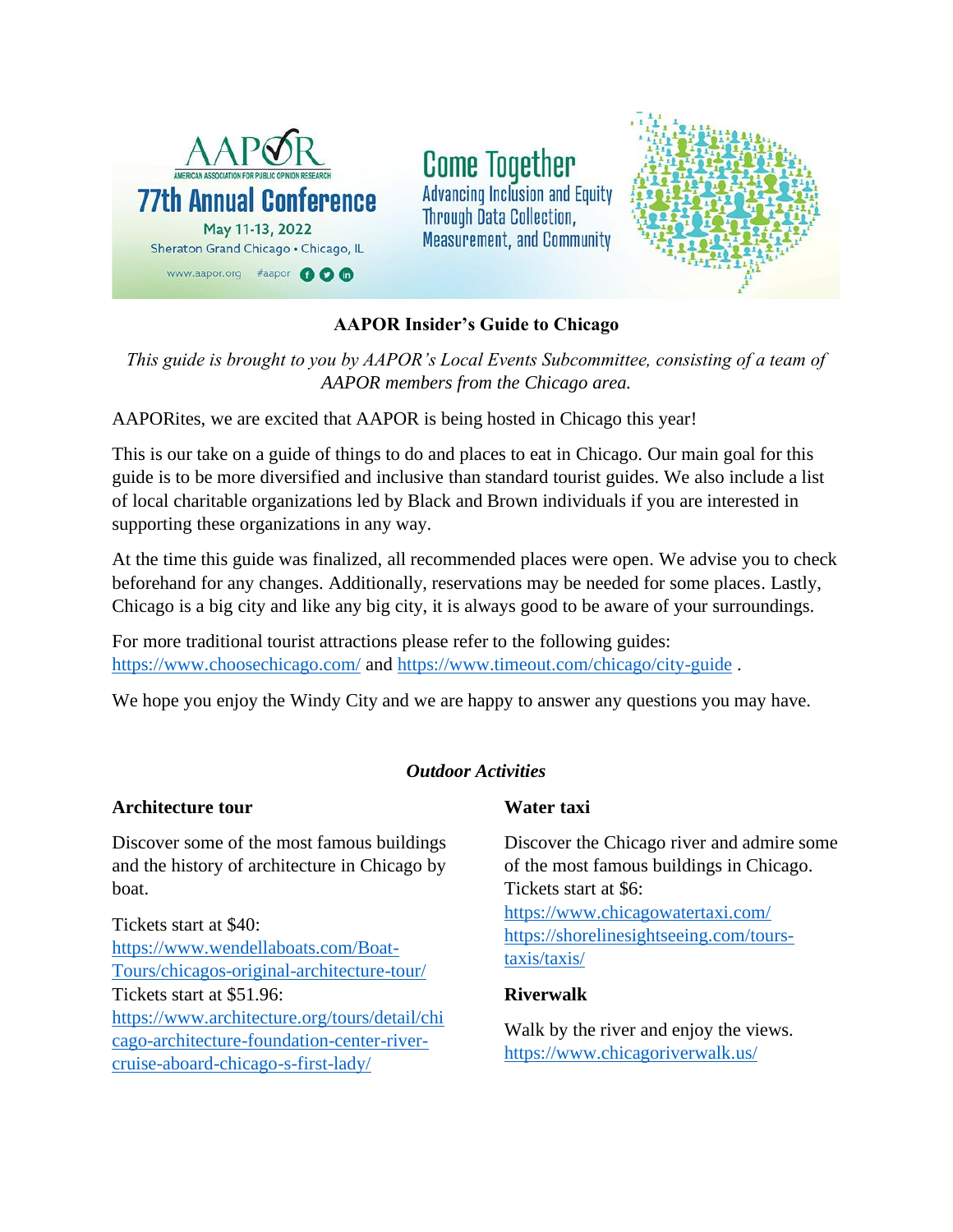### **606 Trail**

Enjoy walking, running, or biking in the elevated trail. <https://www.the606.org/>

## **Lakefront Trail**

Enjoy magnificent views of the lake and the skyline. [https://www.chicagoparkdistrict.com/parks](https://www.chicagoparkdistrict.com/parks-facilities/lakefront-trail)[facilities/lakefront-trail](https://www.chicagoparkdistrict.com/parks-facilities/lakefront-trail)

## **Millennium Park**

Enjoy the park and the Bean, one of Chicago's most famous landmarks at the heart of the city. [https://www.chicago.gov/city/en/depts/dca/s](https://www.chicago.gov/city/en/depts/dca/supp_info/millennium_park.html) [upp\\_info/millennium\\_park.html](https://www.chicago.gov/city/en/depts/dca/supp_info/millennium_park.html)

## *Cultural Venues*

## **Immersive Frida**

Immersive and interactive exhibition on the work and life of Mexican Painter Frida Kahlo.

108 W Germania Pl, Chicago, IL 60610  $\sim$  10 minutes by taxi / \$13 Closed on Tuesdays - Tickets needed [https://www.immersive](https://www.immersive-frida.com/chicago/buy-tickets-chicago/#/)[frida.com/chicago/buy-tickets-chicago/#/](https://www.immersive-frida.com/chicago/buy-tickets-chicago/#/)

## **Chicago History Museum**

The museum focuses on the history of the city and communities of Chicago.

1601 N. Clark Street, Chicago, IL 60614  $\sim$  8 minutes by taxi / \$12 Tuesday- Saturday 9:30AM-4:30PM / Sunday 12PM-5PM Adult \$19 / Discounts for Seniors and Students <https://www.chicagohistory.org/>

## **Museum of Contemporary Art**

The MCA hosts one of the largest collections of contemporary art in North America as well as numerous temporary exhibitions.

220 E Chicago Ave, Chicago, IL 60611  $\sim$  12 minutes walking Wednesday- Sunday 10AM-5PM / Tuesday 10AM-9PM Adult \$15 / Discounts for Students <https://mcachicago.org/>

## **The Chicago Cultural Center**

The Chicago Cultural Center is currently hosting the exhibition Art and Race Matters: The Career of Robert Colescott, which confronts racial and gender social inequality.

78 E. Washington St. Chicago IL 60602 ∼ 15 minutes walking Open Daily 10AM-5PM Free Admission [https://www.chicago.gov/city/en/depts/dca/s](https://www.chicago.gov/city/en/depts/dca/supp_info/chicago_culturalcenter.html) [upp\\_info/chicago\\_culturalcenter.html](https://www.chicago.gov/city/en/depts/dca/supp_info/chicago_culturalcenter.html)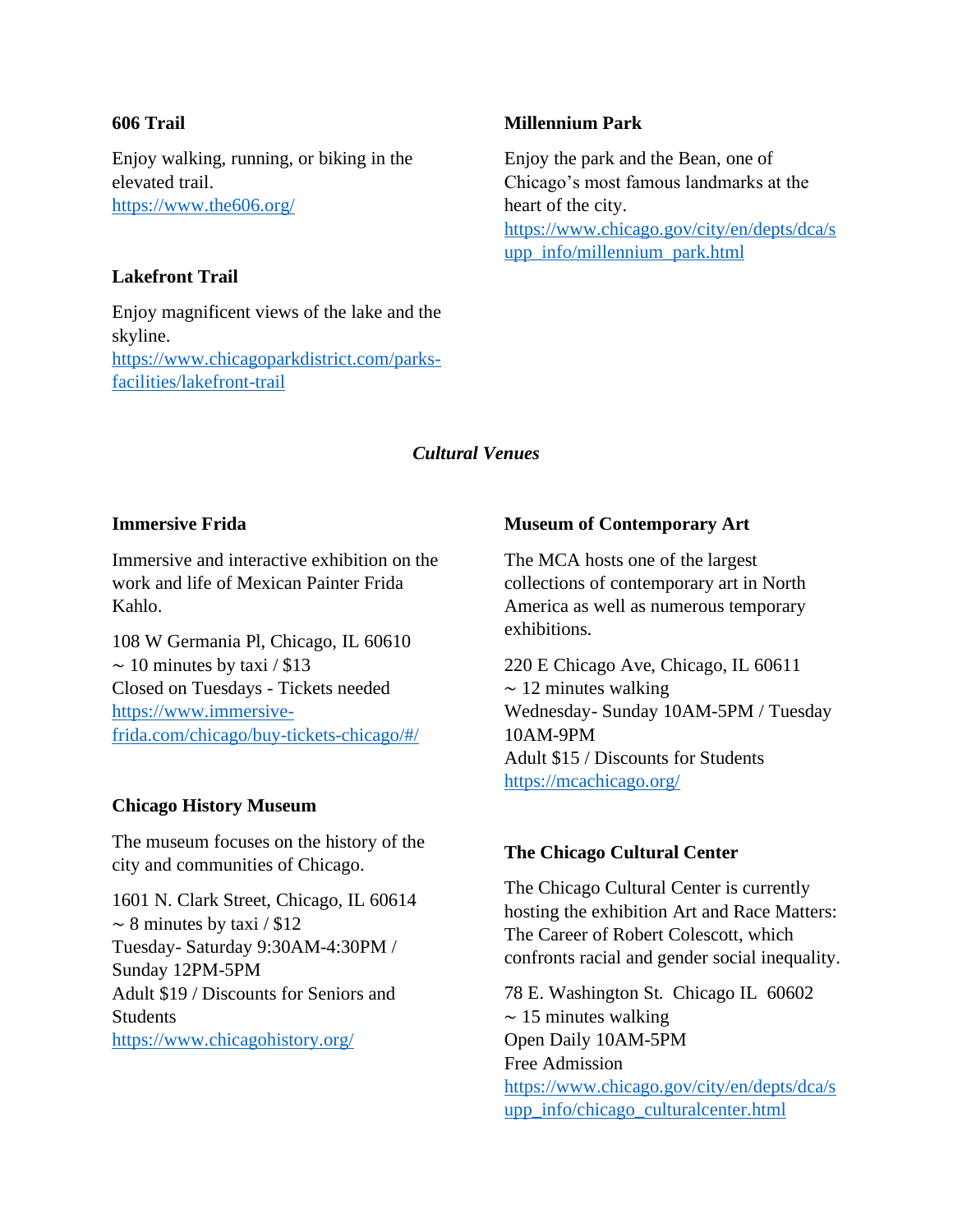## **National Museum of Mexican Art**

The National Museum of Mexican Art is in the Mexican neighborhood of Pilsen and aims at immersing visitors in Mexican and Chicano arts and cultural practices.

1852 W. 19th St. Chicago IL 60608  $\sim$  15 minutes by taxi / \$25 Tuesday- Sunday 10AM-5PM Free Admission <https://nationalmuseumofmexicanart.org/>

## **National Museum of Puerto Rican Arts and Culture**

Found in the heart of a Puerto-Rican neighborhood, this museum hosts a variety of permanent and temporary exhibitions on Puerto Rican art, artists, and culture.

3015 W Division St, Chicago, IL 60622  $\sim$  16 minutes by taxi / \$19 Tuesday-Friday 10AM-5PM / Sat 10AM-

2PM, Free Admission <https://nmprac.org/>

# **Guichard Gallery**

The Guichard Gallery exhibits collections of modern and contemporary art from global artists with a special focus on the African Diaspora.

436 East 47th St. Chicago IL 60653  $\sim$  15 minutes by taxi / \$22 Available upon appointment <https://www.galleryguichard.com/>

# **DuSable Museum of African American History**

Their regular exhibits include The Art and Influence of Dr. Margaret T. Burroughs, 1960–1980, an influential black artist and cultural leader and Museum founder. Currently features an immersive high tech exhibit to put you back in time to the 1963 march on Washington and the "I Have a Dream" speech. This exhibit requires advance booking online:

# [https://www.dusablemuseum.org/exhibition/](https://www.dusablemuseum.org/exhibition/the-march/%23) [the-march/#](https://www.dusablemuseum.org/exhibition/the-march/%23)

740 E. 56th Pl (in Washington Park) Chicago IL 60637 Wednesday-Sunday 11AM – 4PM  $\sim$  20 min by taxi / \$27

# **The South Side Community Art Center**

The South Side Community Art Center boasts itself as the oldest African-American art center in the US. It exhibits permanent and temporary collections on African-American art and history.

3831 S. Michigan Ave. Chicago IL 60653  $\sim$ 13 minutes by taxi / \$21 Tuesday - Saturday 12PM-4PM Free Admission <https://www.sscartcenter.org/>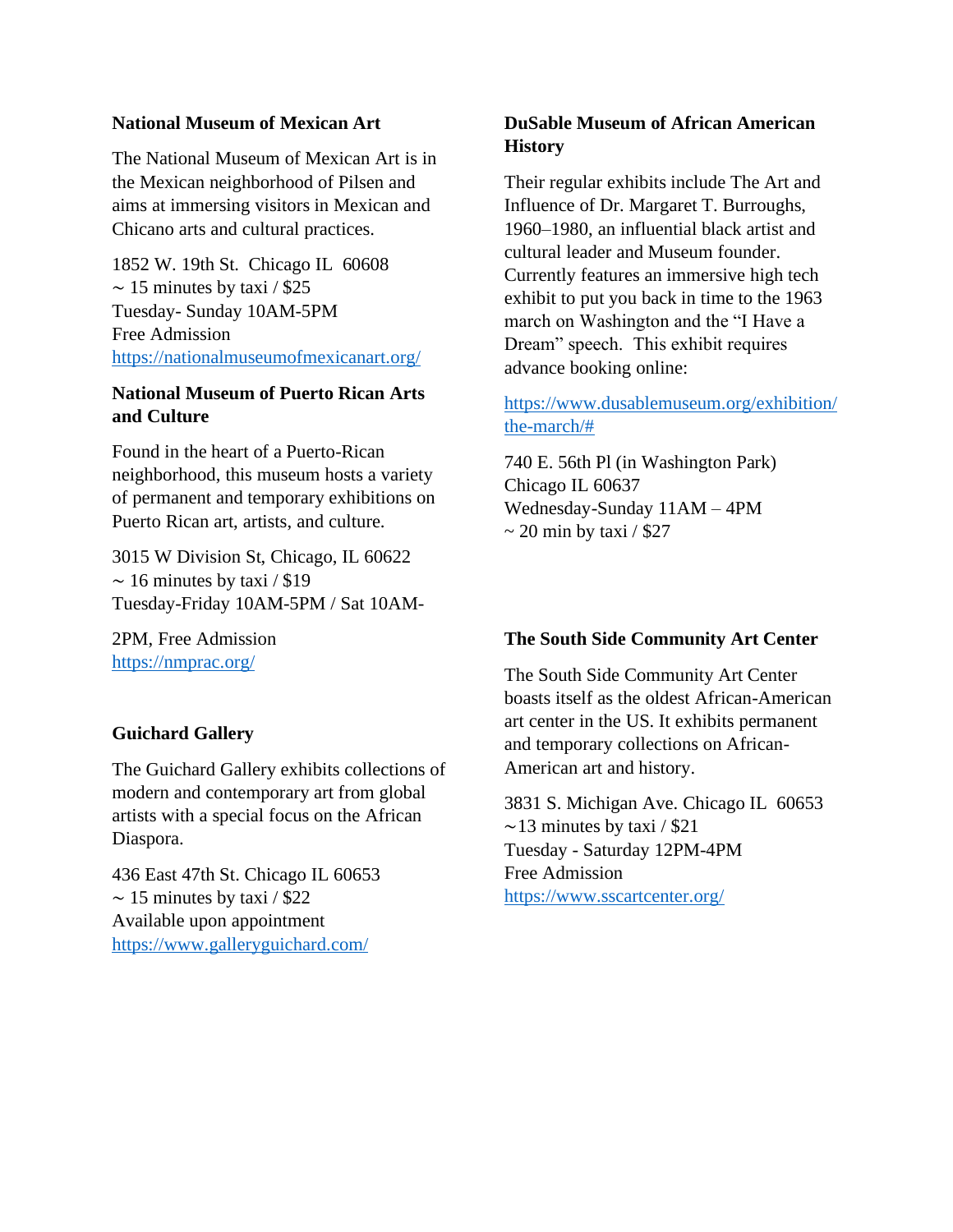## *Restaurants and Drinks*

# Soul food: **Manny's Cafeteria & Delicatessen**

1141 S Jefferson St, Chicago, IL 60607  $\sim$  \$12 by taxi <https://www.mannysdeli.com/>

## Brunch: **Wildberry Pancakes and Cafe**

130 E Randolph St, Chicago, IL 60601 ∼ 12 minutes walking <http://www.wildberrycafe.com/>

## American Cuisine: **The Dearborn**

145 N Dearborn St, Chicago, IL 60602 ∼ 19 minutes walking <https://www.thedearborntavern.com/>

## Peruvian: **Tanta**

118 W Grand Ave, Chicago, IL 60654  $\sim$  17 minutes walking <https://www.tantachicago.com/>

## Cuban: **Cafecito**

215 E Chestnut St, Chicago, IL 60611  $~\sim 15$  minutes walking <http://www.cafecitochicago.com/>

#### Mexican: **Federales Chicago**

180 N Morgan St, Chicago, IL 60607  $\sim$  10 minutes by taxi / \$11 <https://www.federaleschicago.com/>

#### Argentinian: **Folklore**

2100 W Division St, Chicago, IL 60622 ∼ 17 minutes by taxi / \$17 <http://folklorechicago.com/>

### Chinese: **Minghin**

215 E Ohio St, Chicago, IL 60611  $~\sim 6$  minutes walking [https://www.minghincuisine.com/streetervill](https://www.minghincuisine.com/streeterville?utm_source=google&utm_medium=website) [e?utm\\_source=google&utm\\_medium=websi](https://www.minghincuisine.com/streeterville?utm_source=google&utm_medium=website) [te](https://www.minghincuisine.com/streeterville?utm_source=google&utm_medium=website)

### Japanese: **Hot Woks Cool Sushi**

30 S Michigan Ave, Chicago, IL 60603 ∼ 19 minutes walking <https://www.hotwokscoolsushi.com/>

## Thai: **Silver Spoon Thai**

710 N Rush St, Chicago, IL 60611 ∼ 15 minutes walking <http://www.silverspoonchicago.com/>

#### Italian: **Quartino restaurant**

626 N State St, Chicago, IL 60654 ∼15 minutes walking <https://www.quartinoristorante.com/>

## Greek: **Lyra**

905 W Fulton Market, Chicago, IL 60607  $\sim$  10 minutes by taxi / \$10 <https://www.lyrarestaurant.com/>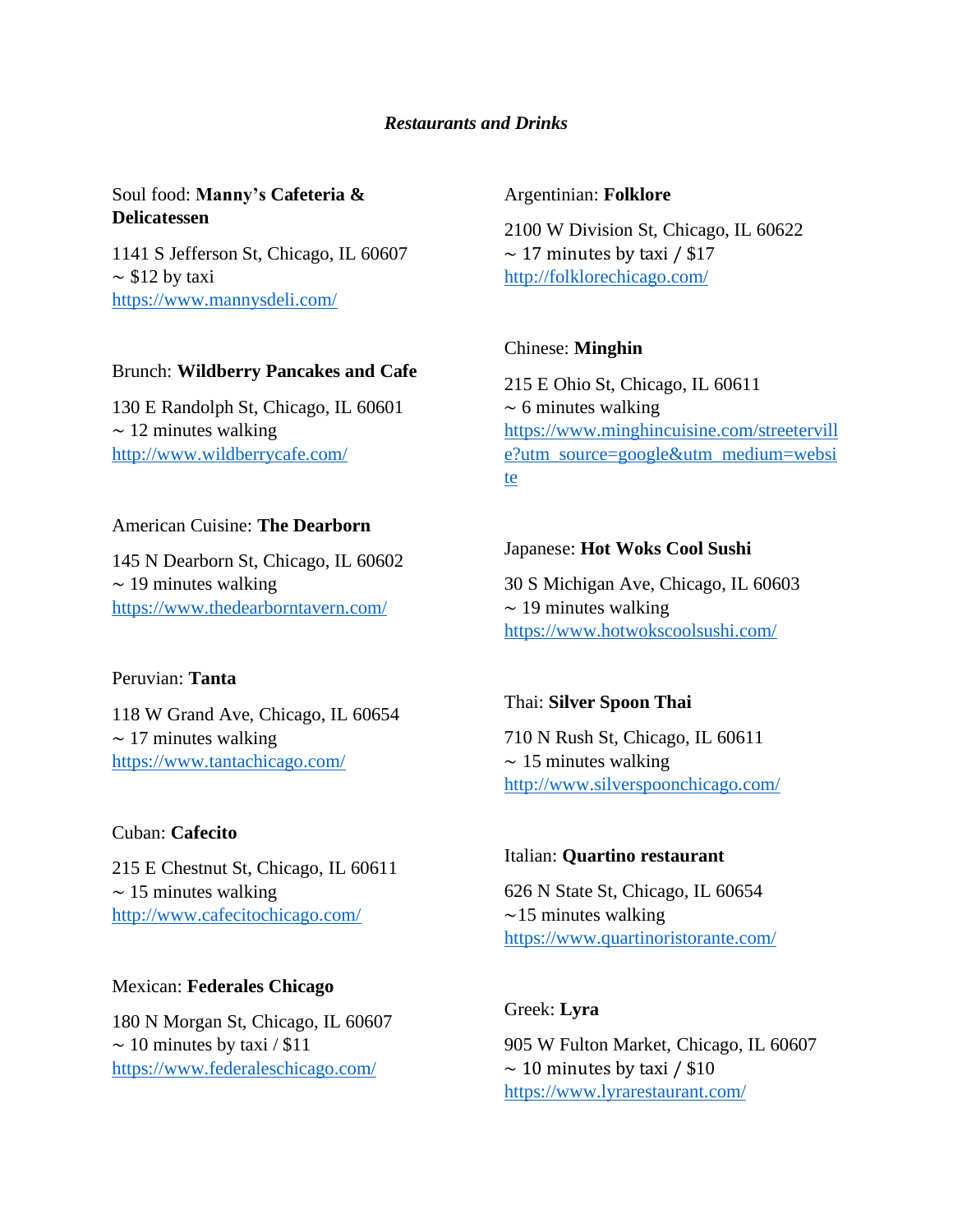#### Mediterranean: **Aba**

302 N Green St 3rd Floor, Chicago, IL 60607  $\sim$  10 minutes by taxi / \$ 10 <https://www.abarestaurants.com/chicago/>

## Drinks: **Three dots and a dash**

435 N Clark St, Chicago, IL 60654  $~\sim 15$  minutes walking <https://www.threedotschicago.com/>

#### Drinks: **Violet Hour**

1520 N Damen Ave, Chicago, IL 60622  $\sim$  13 minutes by taxi / \$23 <http://www.theviolethour.com/reservations>

#### Rooftop Bar with a View: **London House**

85 E Wacker Dr 22nd Floor, Chicago, IL 60601 ∼ 10 minutes walking <https://londonhousechicago.com/rooftop/>

### *Shows*

#### **Second city**

A comedy club with live shows.

230 W North Ave, Chicago, IL 60614  $\sim$  8 minutes by taxi / \$12 <https://www.secondcity.com/>

#### **The Green Mill**

Known as the bar of Al Capone, the Green Mill now hosts various performances but mainly jazz.

4802 N Broadway, Chicago, IL 60640  $\sim$  14 minutes by taxi / \$18 <https://greenmilljazz.com/>

#### **Rosa's Lounge**

Rosa's Lounge hosts jazz performances.

3420 W Armitage Ave. Chicago IL 60647  $\sim$  22 minutes by taxi / \$30 <https://rosaslounge-com.seatengine.com/>

### **The Comedy Bar**

The Comedy Bar offers stand-up comedy.

162 E Superior St, Chicago, IL 60611  $\sim$  12 minutes walking <https://comedybar.com/>

#### **Lyric Opera of Chicago**

The Lyric Opera of Chicago hosts a variety of operas, ballets, orchestras and more. Shows TBD.

20 N Upper Wacker Dr, Chicago, IL 60606  $\sim$  5 minutes by taxi / \$10 <https://www.lyricopera.org/>